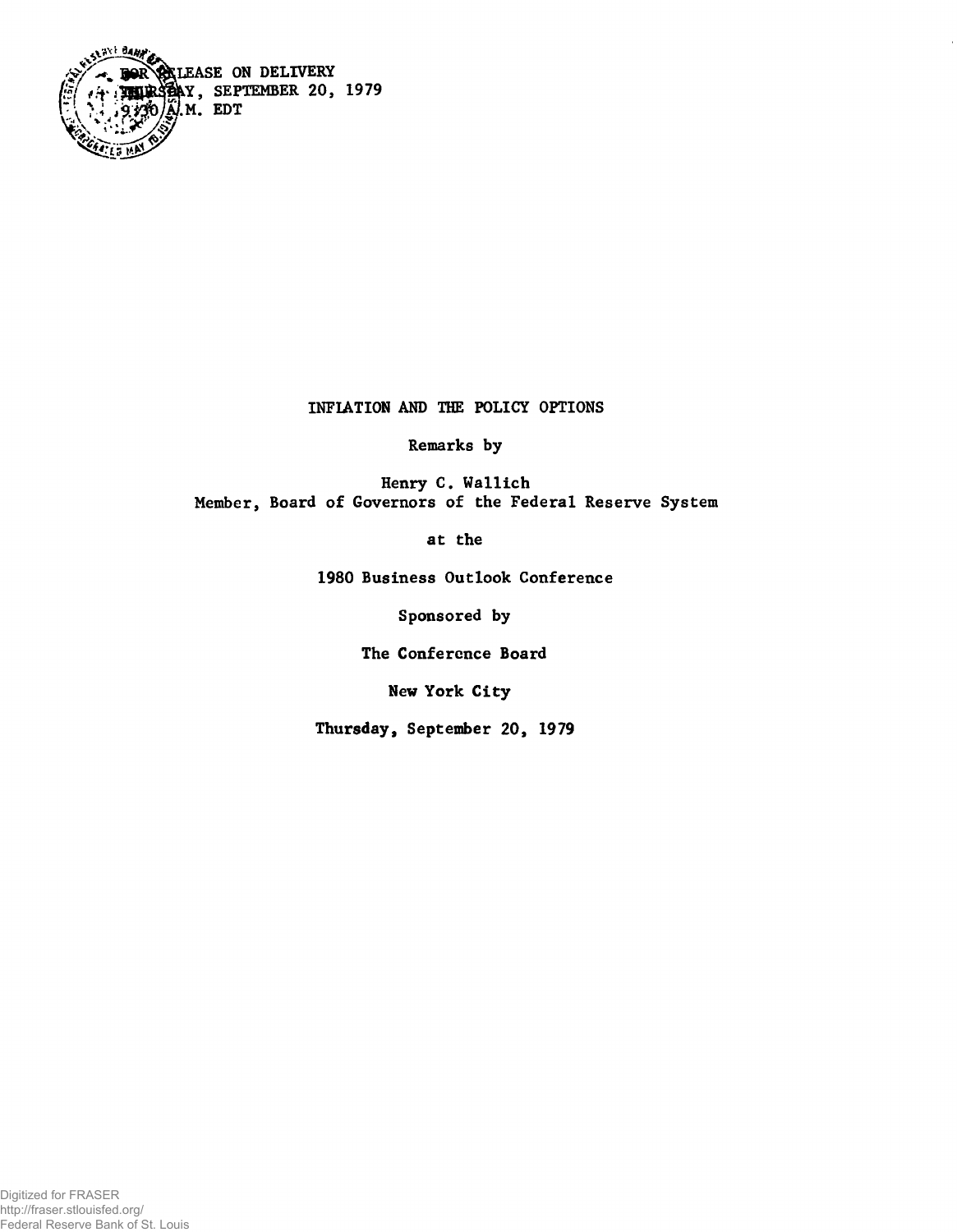## INFLATION AND THE POLICY OPTIONS

Remarks by

Henry C. Wallich Member, Board of Governors of the Federal Reserve System

at the

1980 Business Outlook Conference

Sponsored by

The Conference Board

New York City

Thursday, September 20, 1979

## Summary and Conclusions

(1) We are underestimating the damage that inflation is doing to our economy. Inflation reduces and may ultimately destroy productivity gains. The losses from that source can far exceed losses from temporary unemployment and underuse of resources, and they can never be made up.

(2) All government programs that increase prices and costs must be reoriented toward the objective of restraining inflation.

(3) A new form of incomes policy is desirable. It would take the form of a two-stage approach to wage setting that would allow labor to share in any increase in business profits resulting from initial acceptance by labor of a low wage guideline.

(4) It is too early for a tax cut, although one will be needed eventually to offset the move of taxpayers into higher brackets owing to inflation. At that time, the best cut would be one that avoids appearing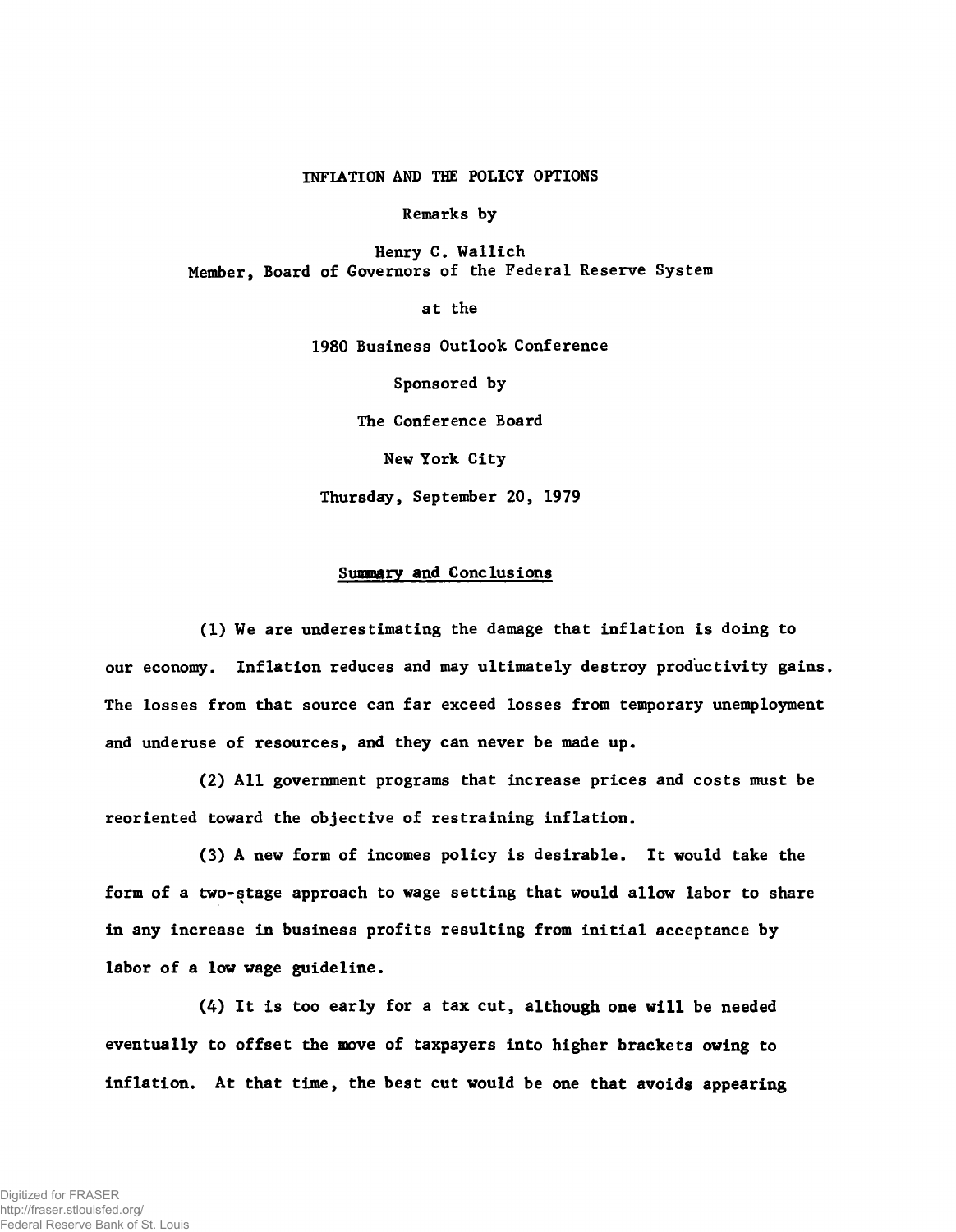to give gifts to business but instead restores normal depreciation based on replacement instead of original cost.

**-2-**

(5) Monetary policy should take more account of the expansion of money substitutes such as money market mutual funds and should aim at maintaining positive real interest rates over broader periods of time.

1 am honored to be asked to speak before the 1980 Business Outlook Conference of The Conference Board on the subject "Inflation and the Policy Options." Speaking for myself, I do not feel that we have many options against inflation, certainly not good ones. Most conceivable measures have already been tried at some time and in some degree or other or at least proposed legislatively. We will have to try again and try to do better mainly with the means already at hand.

## Inflation Tends to Accolerate

I do not consider "benign neglect" of inflation as an opi.ion. Experience shows that if inflation is not attended to vigorously, it accelerates. I would like uc begin by examining the recent cvidcnce on this a little more closely. During, the 1973-74 buret of inflation, the rise in consumer plices resolted a ?atc of over 12 percent for several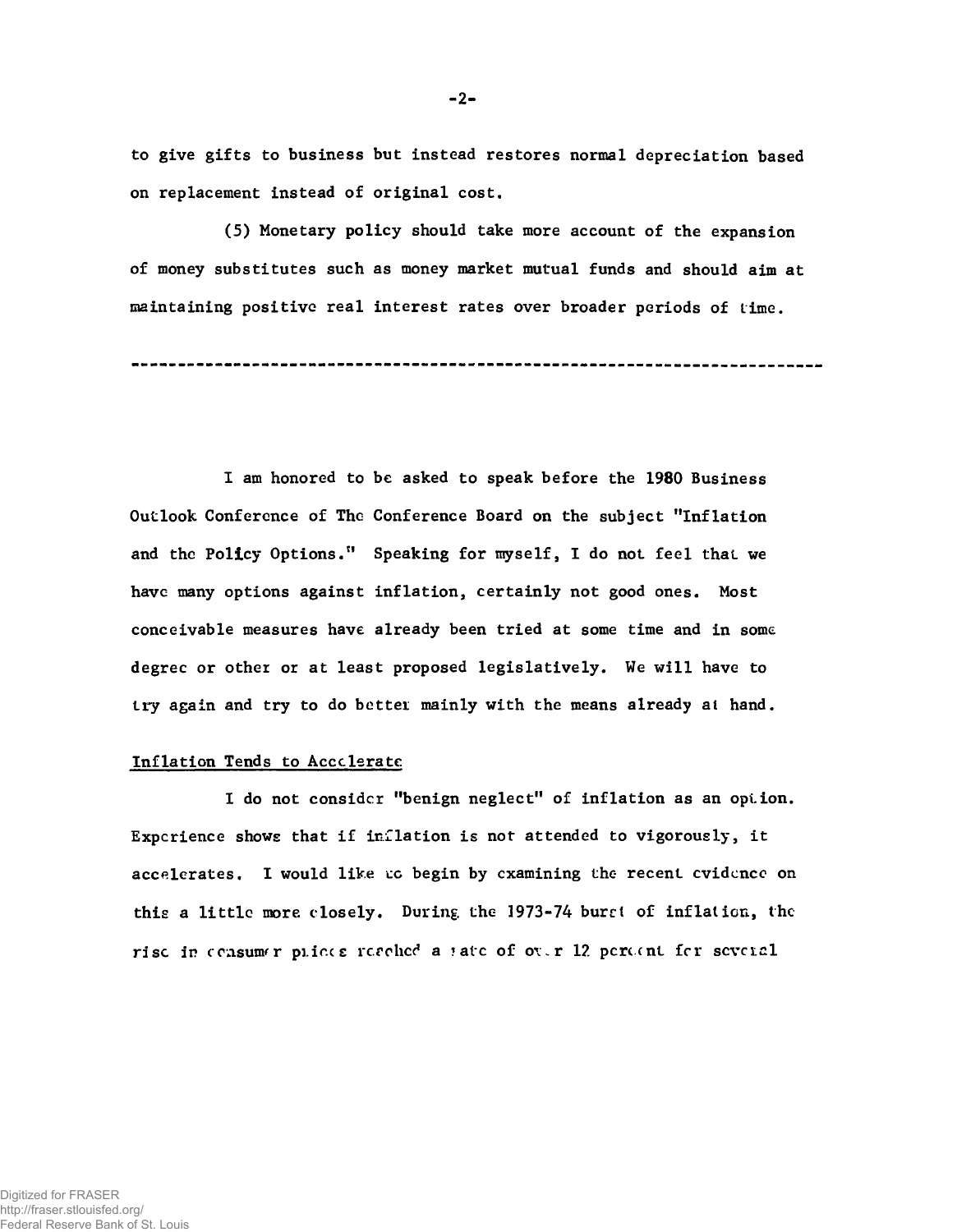quarters, somewhat less than during the first half of 1979. Over the next year or two, the rate dropped by more than one-half, indicating significant progress. But the anti-inflationary measures taken, at considerable cost in unemployment and widely criticized for that reason, had little long-term impact. In 1977 and after, inflation began to acceleratc once more as capacity limitations made themselves felt. Thus, wc went into that new round of price increases from a base level of less than 6 percent.

At the present time, under circumstances in some respects similar, but with much less inflationary steam in the economy than in 1973-74, we have reached rates of inflation somewhat higher than the peaks of 1973-74. But, and here is the essential difference, none of the forecasts that I have seen anticipates a reduction of the rate of inflation in 1980 to anything like one-half. The administration expects inflation in 1980 to be only fractionally below 1978, as measured by the GNP deflator. The Federal Reserve expects inflation in 1980 to be higher than in 1978. Thus, even if the projections are realized, we seem likel? to go into the next expansion from an inflation level considerably higher than at the start of the previous round. Inflation has clearly accelerated.

### Inflation is Destroying Productivity

Meanwhile the costs of inflation are being increasingly borne in on us. Productivity, as you all knew, has slowed alarmingly. I do not believe that it is altogether an accident that the slowdown of productivity which began in the late 1960's coincided with the emergence of inflation.

**-3**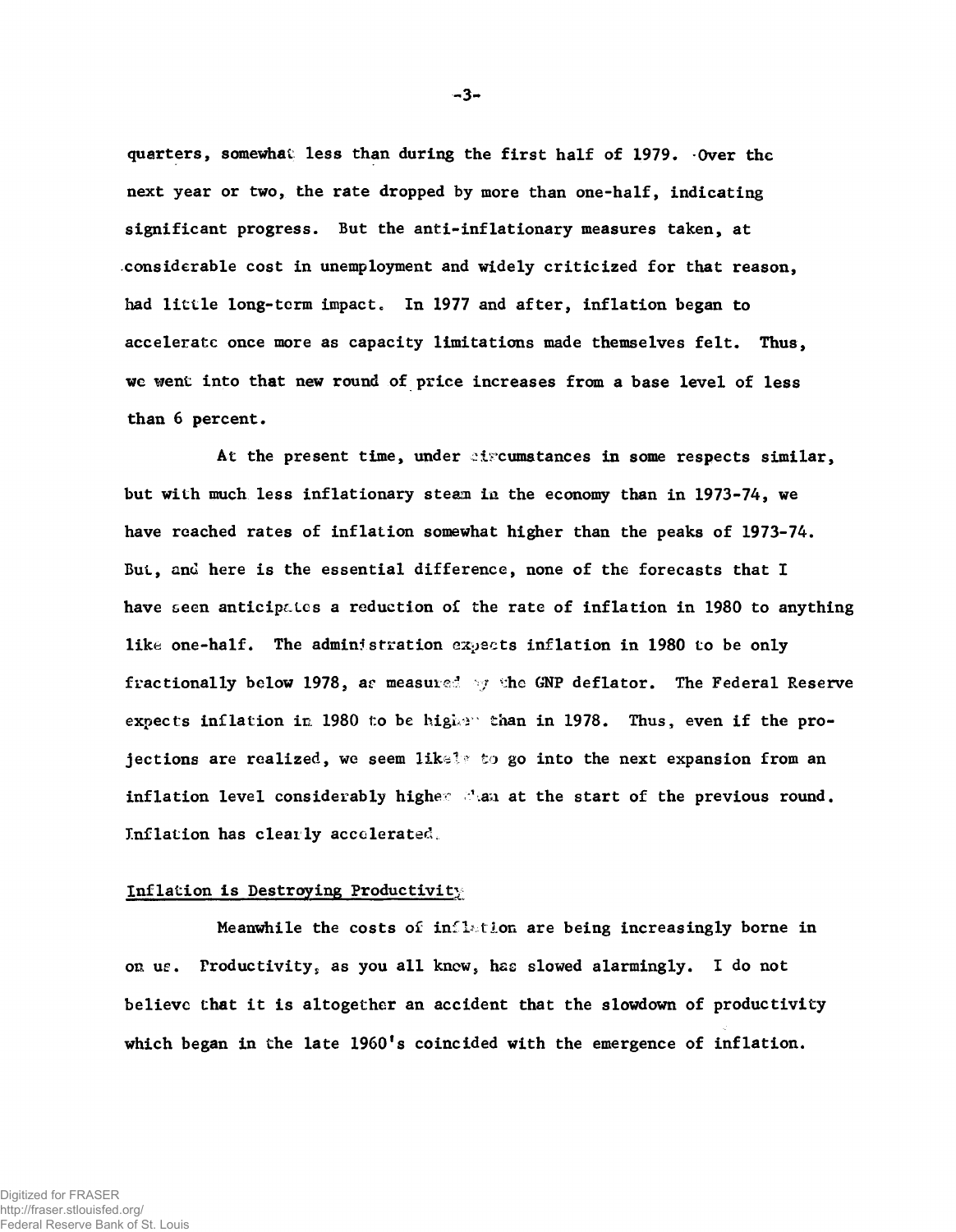That slowdown, from a rate of over 3 percent during the early 1960's to something like one percent over the last five years -- I ignore the abysmal productivity numbers for the last two quarters -- has, of course, many roots. Some among them, such as the changing age composition of the population and government price raising regulations, are not caused by inflation. On the other hand, inflation has something to do with the slow growth of investment, the slowing of associated research and development expenditures, the reduction in savings, the higher tax burden, the entrance into the labor force of untrained persons motivated by pressures on household budgets, and the associated shift to less productive service occupations. These can all be traced in greater or lesser degree to the pervasive influence of inflation.

In particular, inflation has reduced corporate funds available for investment. Profits have been overstated through underdepreciation and failure to account properly for inventory profits. The burden of taxes, therefore, has increased and, in the case of inventory profits at least, cash flow has been less than it appeared to be. Inflation has reduced the feasibility of investment projects both by reducing their after-tax return and by raising the risk premium. It has reduced investment also by raising the cost of capital. Although the cost of debt capital has been low, after taxes indeed clearly negative, the cost of equity and the implicit cost of internal funds has been very high owing to the low price/earnings ratio to which inflation has driven equities in the stock market. Inflation has penalized savers, helped to drive down the saving ratio to alnormal levels, and pushed the use of savings into relatively unproductive channels.

**-4-**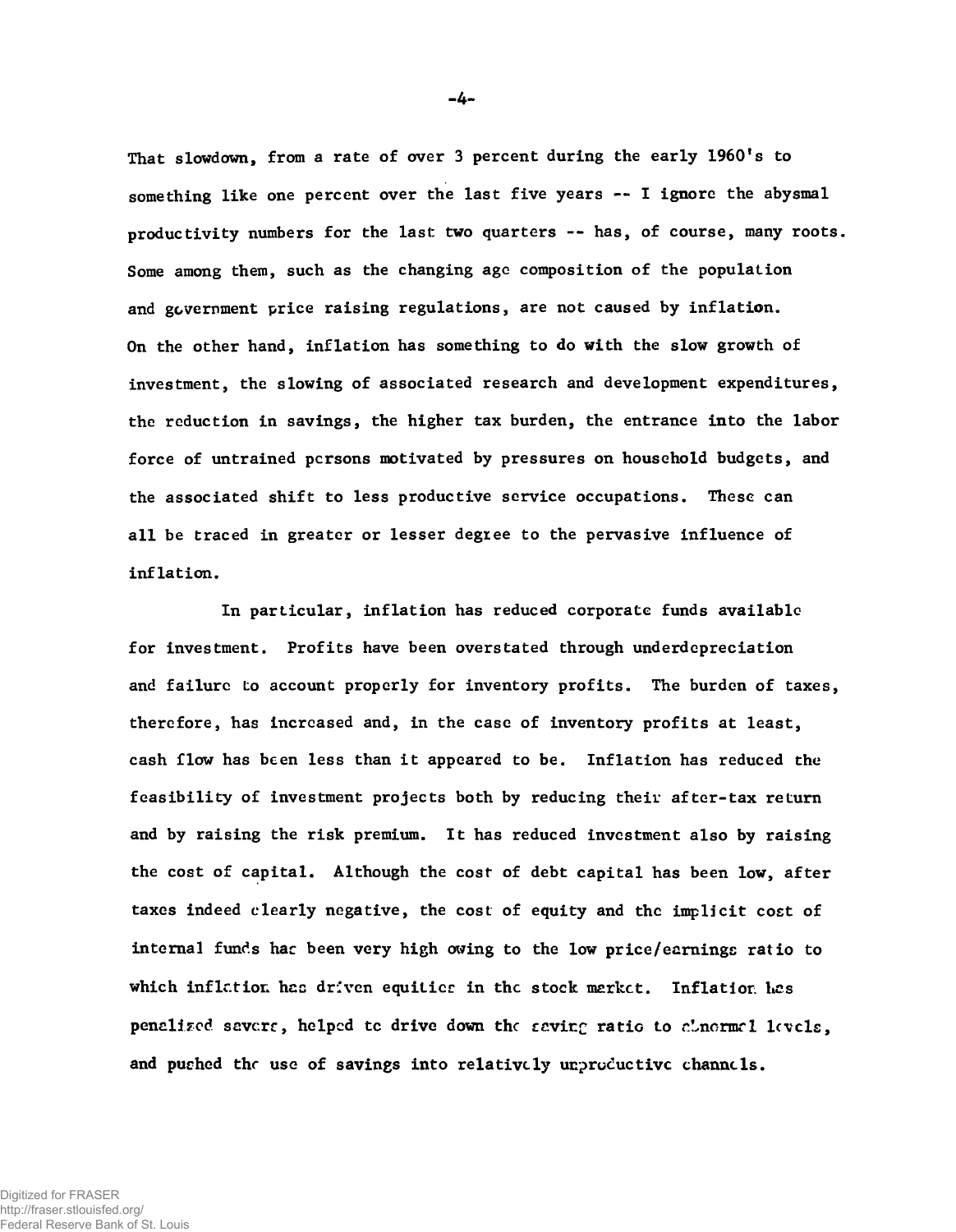In addition, lasting damage to our capacity to innovate is done by inflation through the havoc it has wreaked on institutions of higher learning and through the damage it has done to the dollar which increasingly inhibits foreign travel and enhances our national provincialism.

Inflation has done damage also by provoking ill-conceived government policies such as wage and price controls. These tend to squeeze profit margins, hurt investment, and generally cause misallocation of resources. The unfortunate fiscal and monetary policy mix which has caused us to fight inflation by tight money and then to offset its effects by easy budgets has also been adverse to investment and productivity. Fighting inflation is bound to have costs just as inflation itself has, but it is possible to minimize those costs by appropriate policy mixes.

It has sometimes been said that the cost of fighting inflation, especially by the traditional means of fiscal and monetary policy, is so high that we cannot afford it. Examples and studies cited suggest that a reduction of inflation by one percentage point costs five million jobs and \$250 billion of GNP over five years. I regard such calculations  $\epsilon$ c invalid for two reasons. First, the studies assume that the eccnomy can continuously operate at "potential," whereas if operating at this level means inflation that is not a realistic possibility. Second, and even more important, the calculation accepts potential as a predetermined magnitude whereas it is determined very importantly t; the functioning of the coenomy. The recent slowdown in productivity gains has greatly reduced the potential of our cconomy contrasted with what it would have been had productivity gains continued at their old rate of  $2-1/2$  - 3 percent a year. Inflation bears part of the ultimate

**-5-**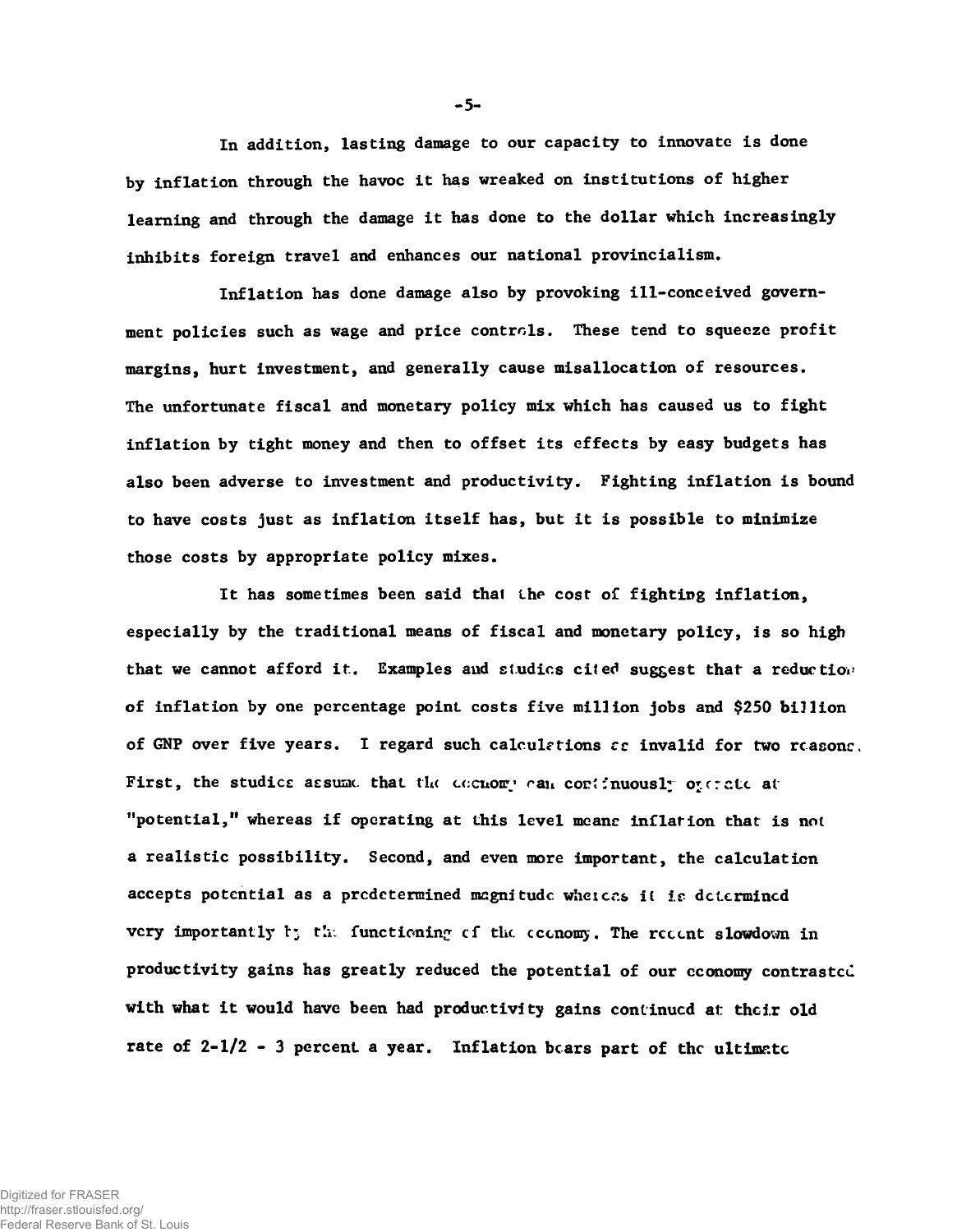responsibility for the slowdown. It has obviously caused permanent damage by holding down the growth of potential. In this way, inflation causes a loss of output that is almost sure to be much larger than any loss from temporarily operating below capacity.

The gradual shift from about 3 percent productivity gains during the early 1960's to about one percent during the second half of the 1970's implies a loss of 15 percent of the average GNF of that period. Projected into the distant future, a 1-2 percent annual loss of GNP growth from lowered productivity quickly mounts to astronomical levels: the permanent costs of inflation promise far to exceed the temporary costs of unemployment.

Inflation poses threats beyond loss of output. Uncurbed, it will almost certainly lead to further experiments with wage and price controls. Over time, imposing and removing controls will scarcely change the speed of inflation unless something is done about its causes. But the distortions and conflicts inherent in controls will work their own brand of damage. The survival capabilities of a free enterprise economy under such conditions strike me as low.

# Measures to Restrain Inflation

I would now like to turn to measures that, if we chose, could be employed to deal with inflation. They can be divided into three kinds: (1) abatement of the numerous cost and price raising actions of the government, (2) incomes policy, and (3) monetary and fiscal policy.

I do not see any real options among available techniques. We shall need all the techniques that are available. Sole reliance on fiscal and monetary restraint, especially in the face of what has been referred to

**- 6-**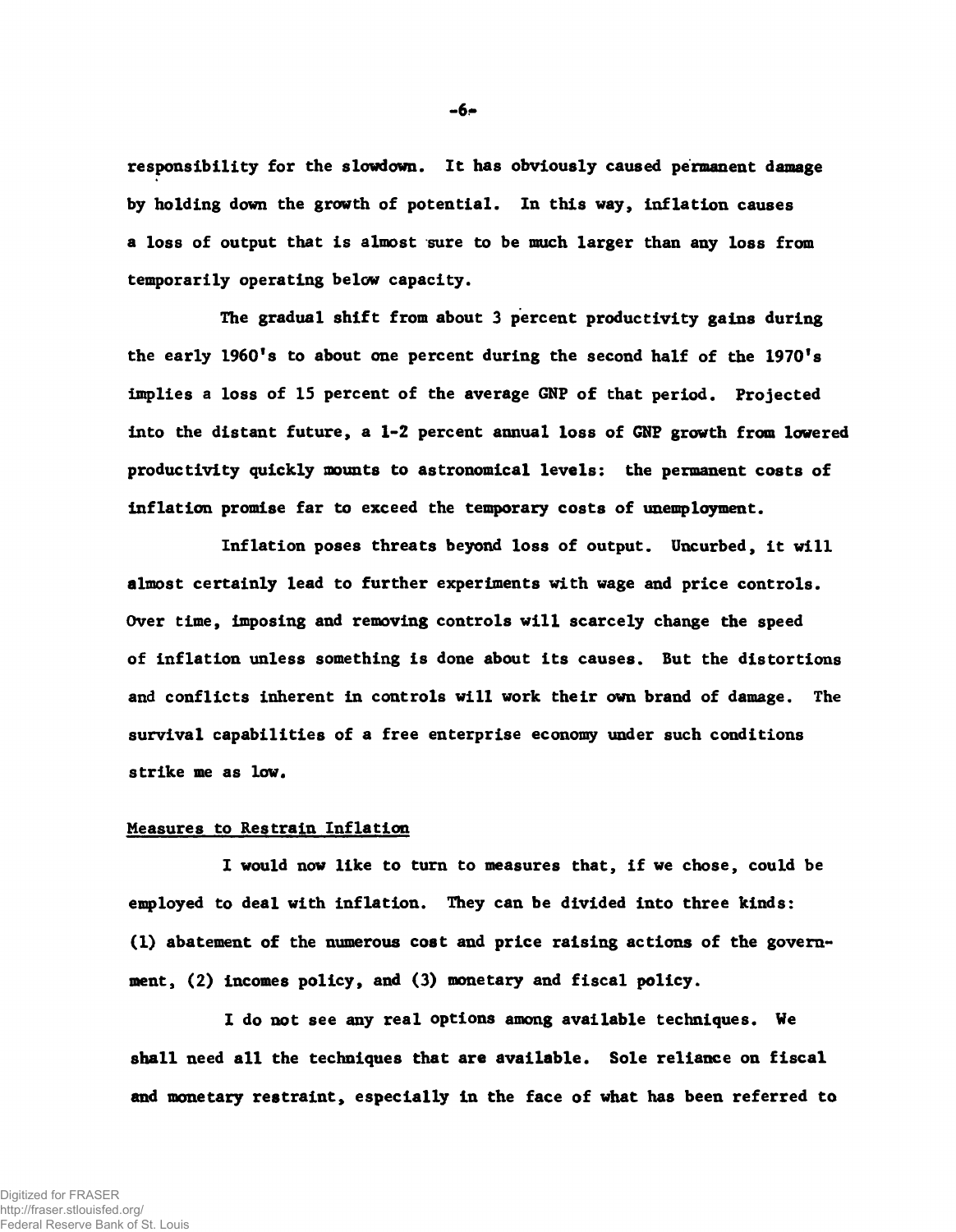as "self-inflicted wounds" through government price raising actions, will not be adequate.

On these "self-inflicted- wounds," ranging from farm price supports through minimum wage, health and safety, and environmental regulations, and pactectionism, to inadequate antitrust action, I have nothing new to contribute. I would only say that national security considerations must have priority even over inflation fighting and for that reason I would still welcome it if the government were to change its mind on immediate oil price deregulation. If progress is to be made in dismantling government-mandated price increases, defenders of many good causes will have to make painful sacrificcs. Willingness to accept these becomes, in a way, a measure of one's concern about inflation.

Incomes policy is as yet a largely unexplored terrain for the war against inflation. The wage and pricc standards seem to me to have had some beneficial effects.

*¥i?* personal preference is for a tax-oriented incomes policy. The edministration's proposel for real-wage insurance is a particular genus of this species, embodying what is known as the "carrot" approach. My own Intercuce would be for a "stick" approach, involving an increase in the corporate income tax for firms giving excessive wage increases. Of course, 1 am cwcxc. that the approach lacks political appeal, both for business and for labor. For that reason perhaps one could claim that it is evenhanded. I expect that, once the inflation-curbing effects of the present economic slowdown have worn off, and the full struggle to contain inflation resumes, we shall hear *move,* of tax-oriented incomes policies.

**7-**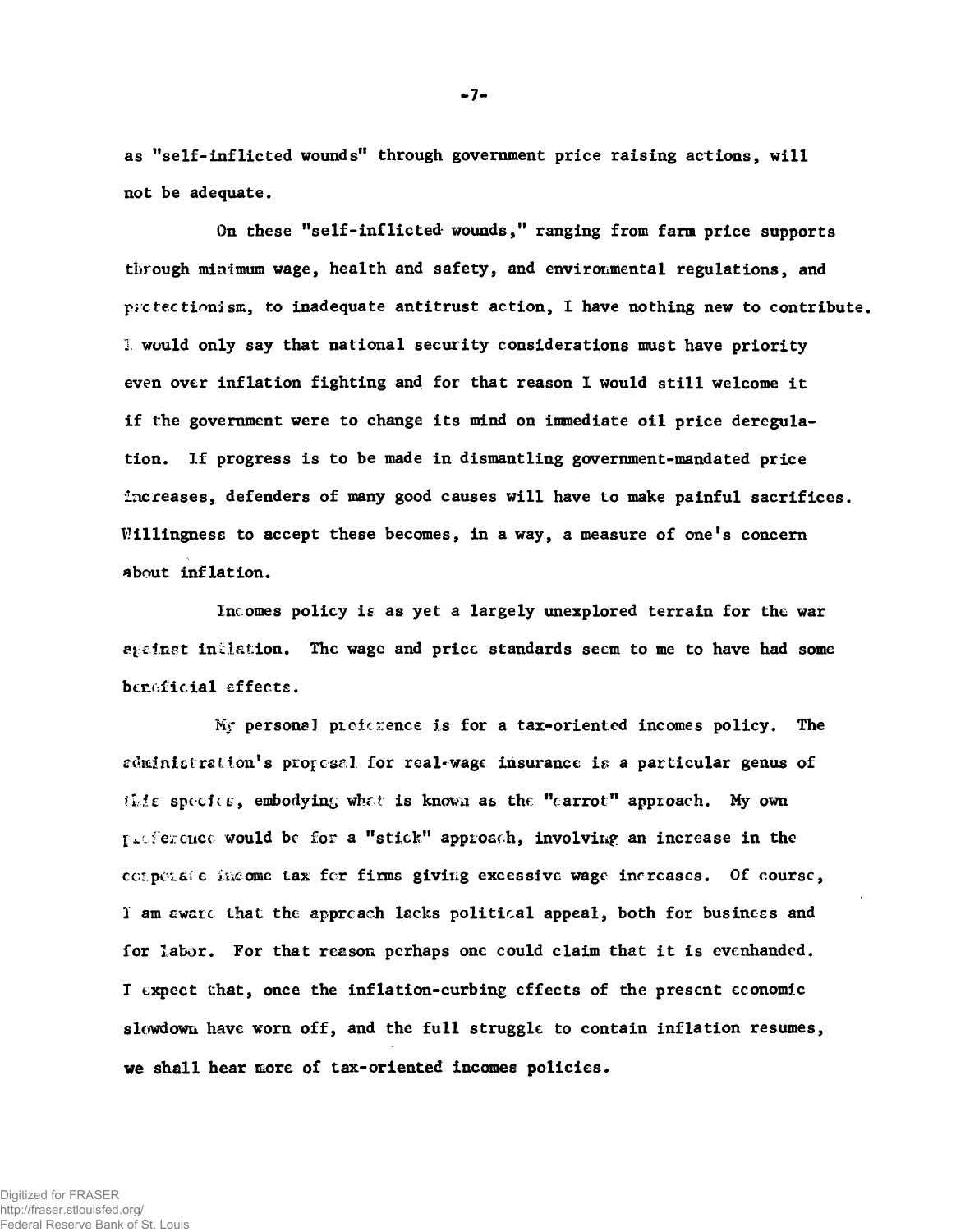## A New Version of TIP

Many versions of this technique have been proposed. I would like to suggest an additional one, in the hope that it may be politically more acceptable, although without backing away from my original preference.

The most serious obstacle to acceptability of TIP, in the light of recent experience, seems to be labor's concern that acceptance of a wage guideline might lead to excessive profits for business. In the light of historical experience, this concern may seem unnecessary. Prices have tended to follow unit labor costs closely except when events ike bad crops or oil price increases have broken the relationship. Ordinarily, fixed mark-up pricing ties prices to unit labor costs with profit margins fairly constant over the long run. Nevertheless, labor's concern needs to be met.

My new version of TIP proposes to do this by means of a two-stage approach to wage setting. In the first stage, wage increases are to be restrained by a guideline. In the second stage, if, contrary to expectations, profits have increased abnormally following wage restraint, there is . secondary wage increase or equivalent that, in economic terms, amounts to a form of profit sharing. This could be accomplished either at the micro level, by renegotiation of individual wage contracts, or at the macro level, through an excess profits tax and a cut in lower bracket tax rates.

If the scheme is carried out at the micro level, a guideline would have to be set for a "normal" increase in profits. Firms that had profit increases in excess of the guideline would renegotiate wages so as to share the "excess" with their employees according to some formula. If that formula were set during the Initial same negotiation, it would save<br> $\left(\sum_{i=1}^{N} x_i\right)$ 



**- 8-**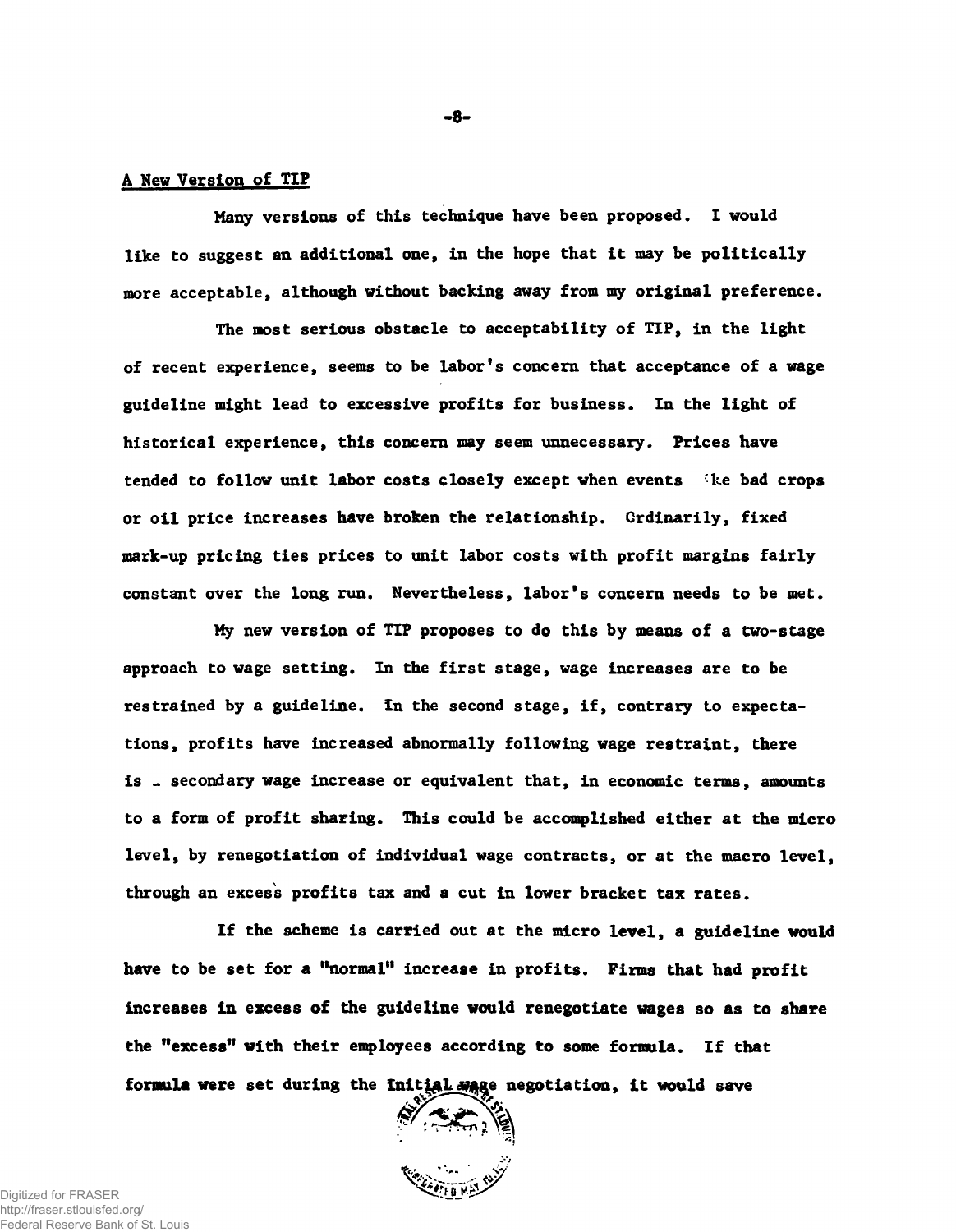negotiating effort later and perhaps create incentives for greater productivity. Some nationwide formula for the sharing of the excess is also conceivable. The share of profit being distributed to the employees would, of course, have to be tax deductible to the company.

The advantage of this micro approach is that it adapts itself easily to individual company circumstances. A disadvantage is that some companies may have no above-normal profits while others do. The employees of both types of companies, on the other hand, would be affected equally by rising living costs. In that case, protection against rising living costs would be unequal.

A macro approach, as an alternative, would proceed by levying an "excess profits tax" on above-normal profits. The proceeds of the tax would be used to reduce income taxes in the lower brackets, or alternatively to compensate the employees of the tax-paying companies in proportion to their wage shortfall with respect to profits.

The excess profits tax would take the form of an increase in the regular corporate income tax for all corporations, whether they had abnormal profits or not. The increase would be aimed at keeping constant the share of corporate profits in GNP, or bringing that share closer to some benchmark. This would involve a rise in the corporate rate probably of only a few % points, without major disincentive consequences. A benchmark for the appropriate share of corporate profits in GNP would be required.

These alternative versions of TIP have some similarity with the principle of real wage insurance that has been before the Congress. They differ, broadly, in avoiding its budgetary burden, by limiting the compensation

 $-9-$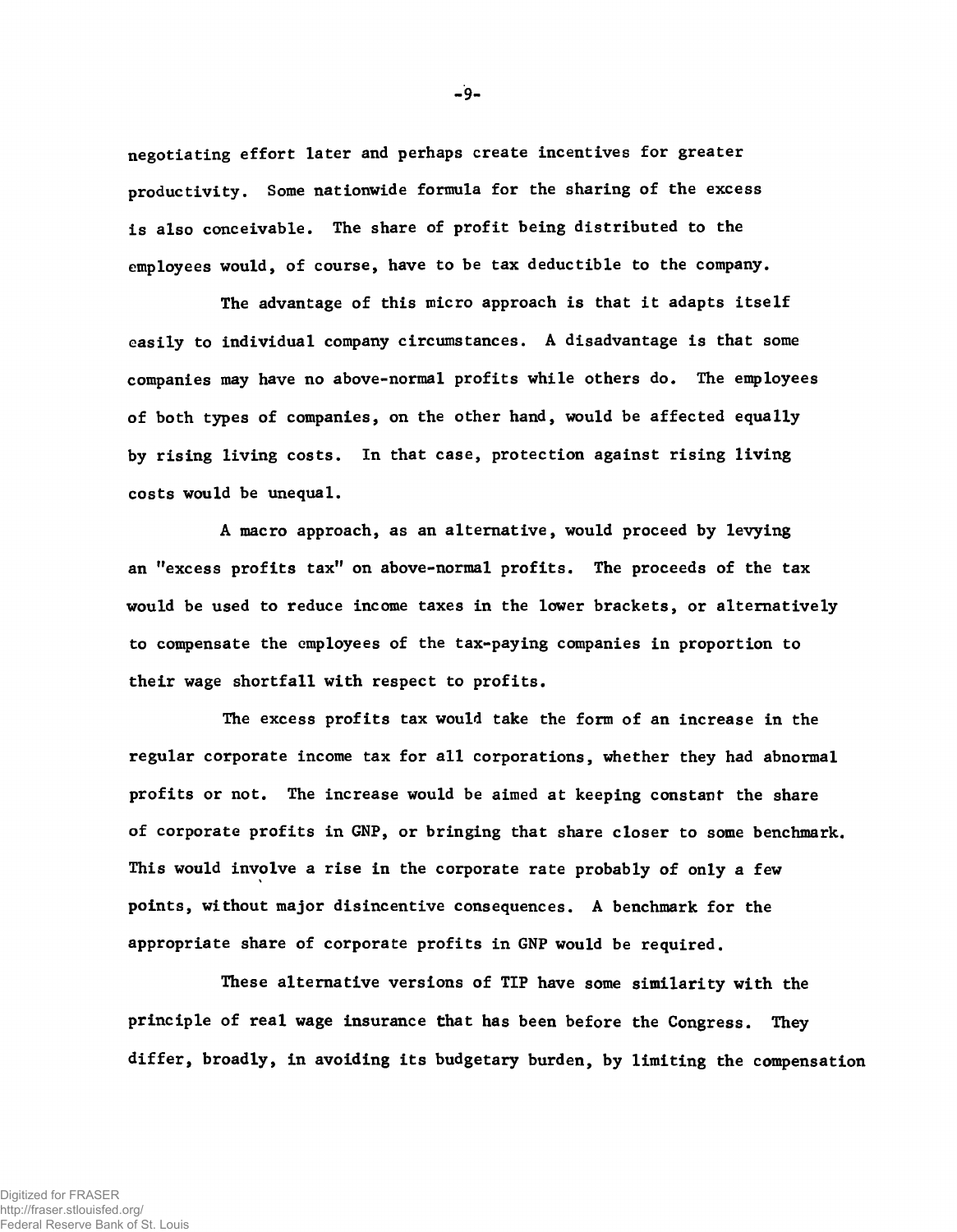pa id to employees to a share in abnormal profits or the proceeds of a tax thereon. The proposals also resemble present wage guideline principles and the guaranteed real wage proposal in recognizing that, in order to break into the wage-price spiral, somebody has to move first, but that there will be no loss to the first mover, provided this move is not followed by a redistribution of income.

#### A Tax Cut Is Premature

Finally, I come to fiscal and monetary policy. They have to be the wheelhorses of any effort to contain inflation. They should not have to carry the full burden, but the other approaches can in no way be substitutes for the orthodox techniques.

At the present time, there is growing discussion of a tax cut. In my view, that is entirely premature. At some point in the future, assuming continued inflation, a tax cut will be needed simply to reduce fiscal drag. Taxpayers are being pushed into higher tax brackets by rapid inflation. That is why the so-called high employment budget is moving into higher and higher surplus. But the reality is that we are at full  $emp1ov$ . ment, and we have an effective deficit of around \$40 billion. The chimerical surplus, of course, is simply due to the manner of its computation. It docs convey a meaningful signal through its rate of changc. But that wc still base our calculations on unrealistic benchmarks of this sort shows how much progress we still have to make in bringing our thinking up to date. If we want to arrive at a structurally sound budget, it is too early for a tax cut.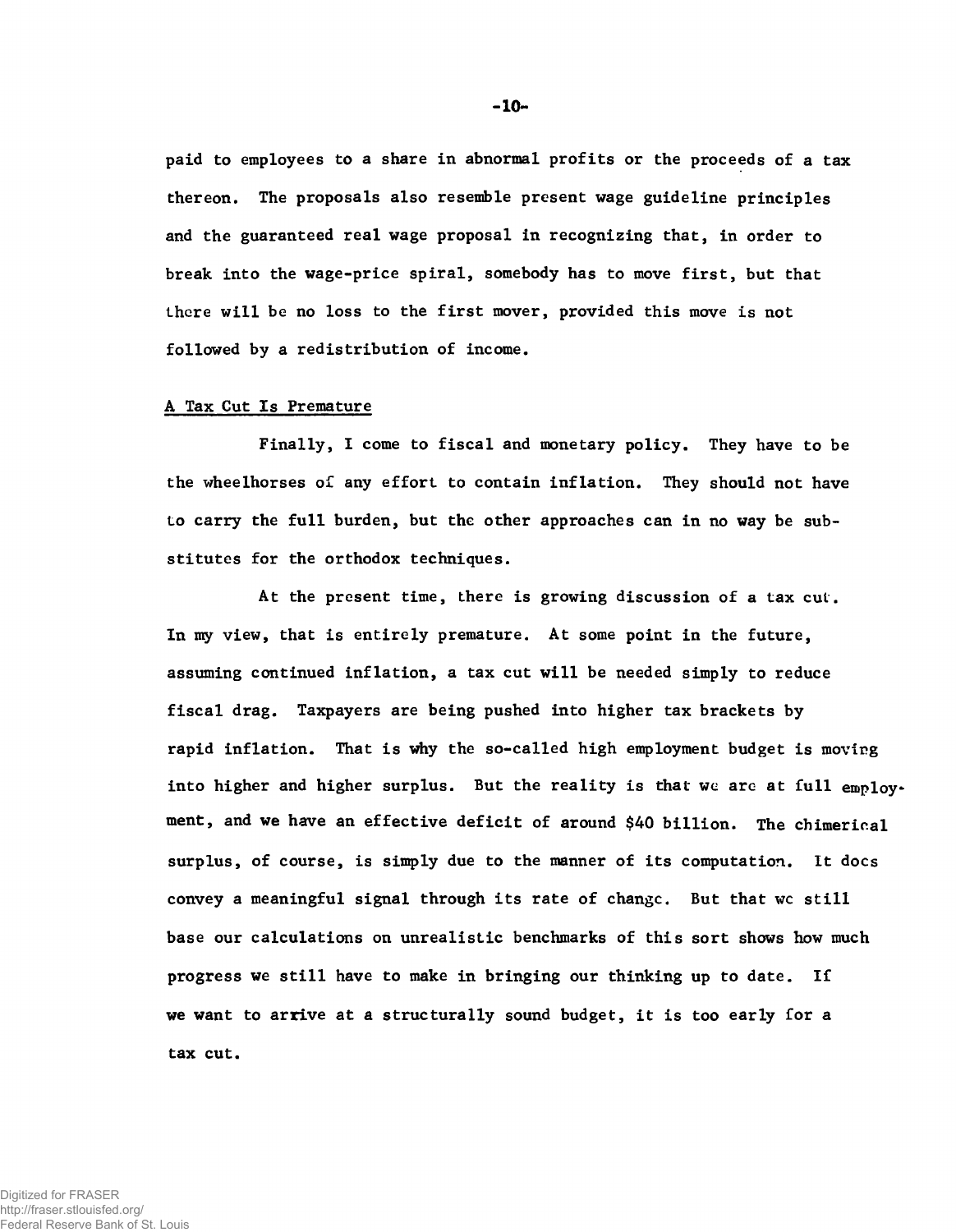# Replacement Cost Depreciation

Neither do I find particularly attractive the specifics for a tax cut that are sometimes being proposed. As much of a hypothetical cut as is politically possible, I agree, should be designed to stimulate business investment. But why, instead of seeming to make gifts to business through investment tax credits or accelerated depreciation, would it not be better to allow business to have no more than ordinary depreciation, but base it on realistic bookkeeping? Depreciation based on original cost makes very little sense in 10 percent inflation, when the half-life of a dollar is about seven years. Underdepreciation, according to the Department of Commerce, amounted to \$45 billion last year. The tax paid on this overstatement of profits, at 48 percent, amounted to \$22 billion. Replacement cost depreciation would remedy this. It seems simpler, and less vulnerable to criticism, to eliminate taxes that should not have been paid in the first place rather than collect these taxes and try to offset them with what looks like special favors to business.

The much discussed cut in payroll taxes also seems less desirable than a cut in personal income taxes. If we start to hold down the consumer pricc index by reducing payroll taxes, we may eventually find ourselves doing so by subsidizing the cost of food or other items that could be used to manipulate the CPI. Moreover, shifting part of social security to the general fund, as would be implied in a cut in the payroll tax, destroys the insurance character of the social security system and opens it up to limitless financing through the income tax. In any event, I must not allow my interest in discussing the specifics of a future tax cut to create the misleading impression that I meant to argue for it at this time. I do not.

**-11-**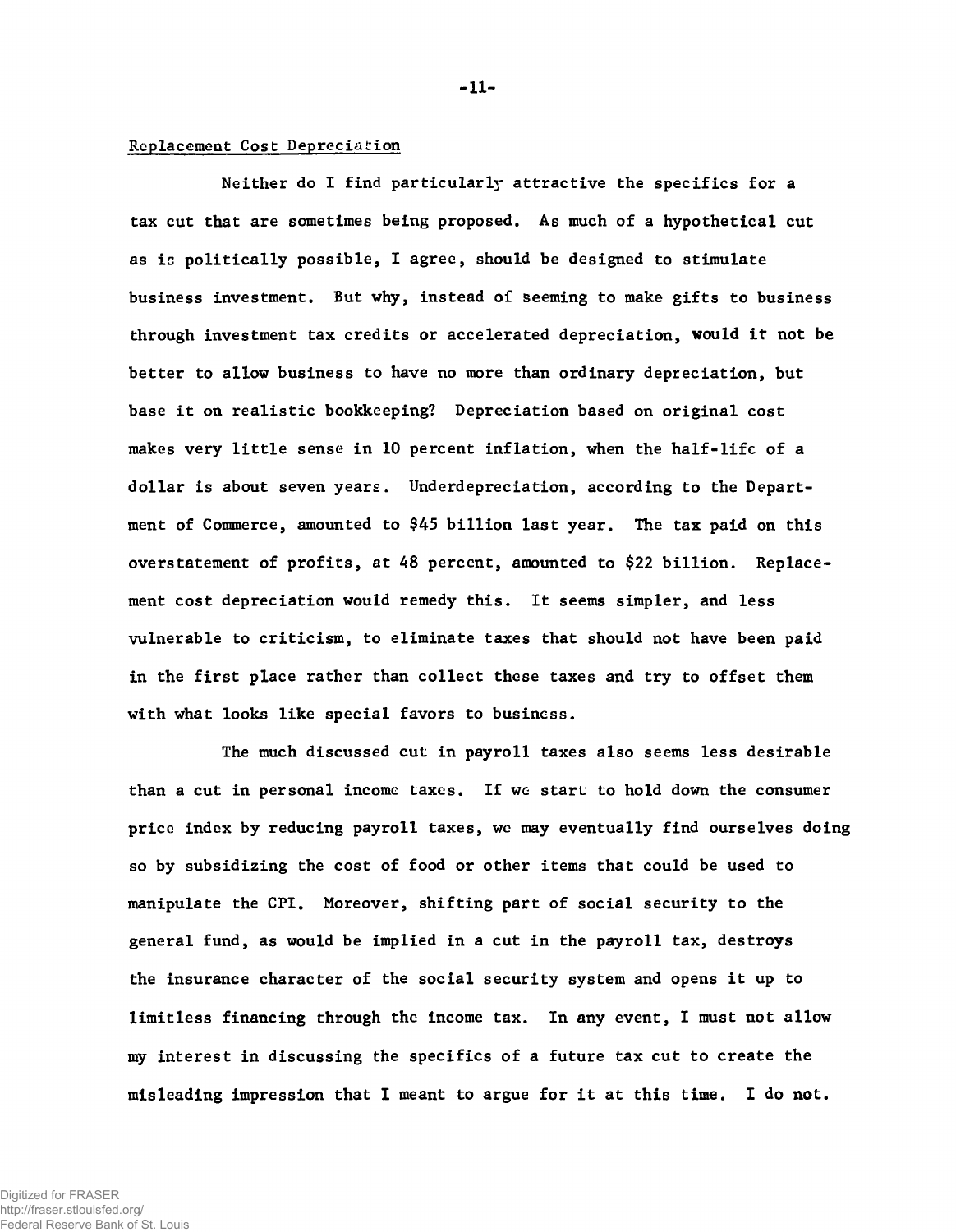#### Monetary Policy. Quasi-Money, and Real Interest Rates

In conclusion, a word about monetary policy. I have great sympathy with the proposal to bring down the growth rate of the monetary aggregates gradually but steadily. Gradualism is essential. A policy of sudden drastic restraint would almost certainly be counterproductive economically and politically. But gradual reduction of the monetary aggregates is no easy task even if one is fully prepared to face the consequences. The monetary aggregates have ceased to be a reliable guide to monetary policy, because they have ceased to sustain a stable relation to economic activity. At 10 percent inflation the losses on demand deposits are so horrific that their holders will exert enormous ingenuity to discover alternative means of managing their liquidity. How the various quasi-monies that are exploding on all sides -- RPs, Eurodollars, ATS and NOW accounts, money market mutual funds — should fit into the liquidity spectrum running from M-l to M-7 is debatable. If, with appropriate avoidance of duplication, they were included in M-l, they would drastically accelerate its growth rate. Tncluded in higher aggregates, which are much larger than M-l, the impact on growth rates would be less, but still significant. Thus, the recorded growth particularly of M-l may lead us into seriously underestimating recent monetary expansion.

To guard against such errors, it is helpful to focus on the behavior of real interest rates. It can reasonably be argued that interest rates that are negative in real terms are excessively expansionary. We should not, I believe, be deterred from using real interest rates by the

Digitized for FRASER http://fraser.stlouisfed.org/ Federal Reserve Bank of St. Louis **-12-**